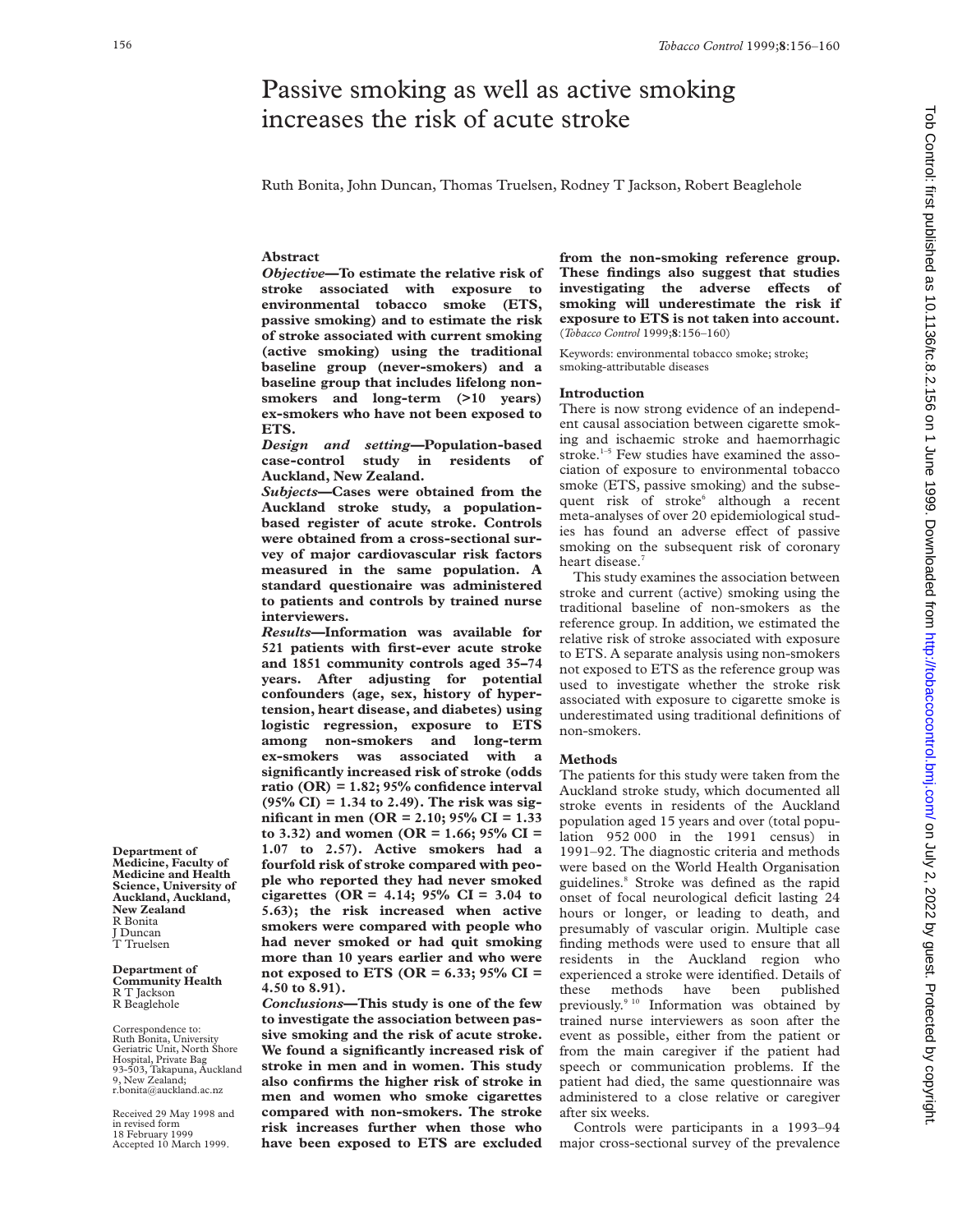*Table 1 Age and sex distribution of patients with stroke and community controls and mean age within age bands*

| Age group<br>(years) | Patients with stroke $(n = 521)$ |      |          | Community controls ( $n = 1851$ ) |      |          |  |
|----------------------|----------------------------------|------|----------|-----------------------------------|------|----------|--|
|                      | $\boldsymbol{n}$                 | (%)  | Mean age | $\boldsymbol{n}$                  | (%)  | Mean age |  |
| Men                  |                                  |      |          |                                   |      |          |  |
| $35 - 44$            | 18                               | 6.5  | 41.6     | 226                               | 24.2 | 40.3     |  |
| $45 - 54$            | 23                               | 8.2  | 50.5     | 226                               | 24.2 | 49.7     |  |
| $55 - 64$            | 82                               | 29.4 | 60.5     | 251                               | 26.9 | 59.6     |  |
| $65 - 74$            | 156                              | 55.9 | 69.4     | 231                               | 24.7 | 69.7     |  |
| Total                | 279                              | 53.6 |          | 934                               | 50.5 |          |  |
| Women                |                                  |      |          |                                   |      |          |  |
| $35 - 44$            | 13                               | 5.4  | 39.6     | 211                               | 23.0 | 39.8     |  |
| $45 - 54$            | 28                               | 11.6 | 51.1     | 236                               | 25.7 | 49.5     |  |
| $55 - 64$            | 51                               | 21.0 | 60.0     | 232                               | 25.3 | 59.7     |  |
| $65 - 74$            | 150                              | 62.0 | 69.9     | 238                               | 26.0 | 69.8     |  |
| Total                | 242                              | 46.4 |          | 917                               | 49.5 |          |  |

of cardiovascular risk factors in the Auckland population, the methods of which have been published.<sup>11</sup> The study population included men and women aged 35–74 years resident within the Auckland statistical area. Samples stratified by age and sex were chosen at random from the Auckland general electoral rolls with 250 people randomly selected for each 10-year age and sex band to ensure time trend differences would be detected. Maori and Pacific people were not included in the survey because the general electoral rolls do not provide a representative sample of Maori, as approximately half of all Maori are registered on a separate Maori electoral roll. Altogether 104 Maori and Pacific patients with stroke and 80 Maori and Pacific community controls were omitted from the analyses. Participants completed a standard intervieweradministered questionnaire at the survey centre.

Questions about smoking history were the same for patients and controls. An active smoker was defined as a person who currently smoked at least one cigarette a day. An ex-smoker was defined as a person who had regularly smoked but who had not smoked in the previous month. Participants were included in the passive smoking analyses if they had never smoked cigarettes or had stopped smoking cigarettes for at least 10 years before the date of the interview and were not current smokers of pipes, cigars, or cigarillos. Exposure to ETS was ascertained using data derived from the same questions asked of patients and controls. A person was deemed to have been exposed to ETS if a household member had regularly smoked cigarettes in their presence or if a co-worker smoked in the same indoor room in their presence for more than one year during the past 10 years. These definitions are in accord with similar analyses investigating the association of passive smoking with coronary heart disease.<sup>12</sup>

Participants were categorised as having hypertension if they had a history of hypertension or treatment for hypertension. A history of diabetes was determined by self report in the patients and the controls. Information on past history of stroke or heart disease was obtained by self report for patients and controls. For the purposes of these analyses, only first-ever strokes were included; 230 patients with stroke

and 41 community controls who had reported a previous stroke were excluded from the analyses.

Odds ratios (ORs) and 95% confidence intervals (95% CIs) for stroke associated with smoking, ex-smoking, and passive smoking, history of hypertension, ischaemic heart disease, and diabetes were calculated using the Cochran-Mantel-Haenszel method controlling for age and sex. The extended Mantel-Haenszel test was used to test for a dose response across active smoking categories. Variables representing these exposures were entered into an unconditional logistic regression model to provide summary odds ratios adjusted for potential confounders. An offset parameter was fitted to the logistic regression model to control for the different sampling fractions used between the case and control studies.<sup>13 14</sup> The cigarettes smoked per day were then fitted as a continuous measure in the logistic regression model to test for a dose response across active smoking categories. The precision of odds ratios was estimated using 95% CIs calculated by conditional maximum likelihood using the statistical software SAS v.6.12.15 Odds ratios are described as statistically significant if the 95% CIs exclude an OR of 1.0.

All analyses were conducted separately for men and women. As there appeared to be no significant differences with respect to the prevalence of risk factors or odds ratios, the data for men and women have been combined in the tables.

### **Results**

There were 521 patients with first-ever stroke (279 men and 242 women) and 1851 community controls (934 men and 917 women). The age and sex distributions of the patients and controls are shown in table 1. The difference in the proportions within age bands between the patients and controls reflects the sampling frame used in the cardiovascular risk factor survey; calculation of the overall mean age was therefore inappropriate. Within age bands the mean age was similar for patients and controls.

The prevalence of selected risk factors and their association (odds ratios adjusted for age and sex) with stroke is shown in table 2. Almost a third (31.5%) of the patients with stroke were active smokers, compared with 13.8% of the community controls. After adjusting for age and sex, current smokers had more than four times the risk of stroke (OR =  $4.27$ ; 95% CI = 3.23 to 5.65) compared with people who had never smoked. Although not shown in the table, the risk of stroke associated with active smoking, adjusted for age, was similar in men  $(OR = 4.07; 95\% \text{ CI} = 2.74 \text{ to } 6.04)$  and in women (OR = 4.50; 95% CI = 3.03 to 6.69). A dose response with the number of cigarettes smoked was observed (p<0.001). The higher risk in ex-smokers compared with people who have never smoked reached statistical significance in recent ex-smokers (those who had quit within the previous two years) ( $OR =$ 2.49; 95% CI = 1.40 to 4.45). People who had given up smoking between two and 10 years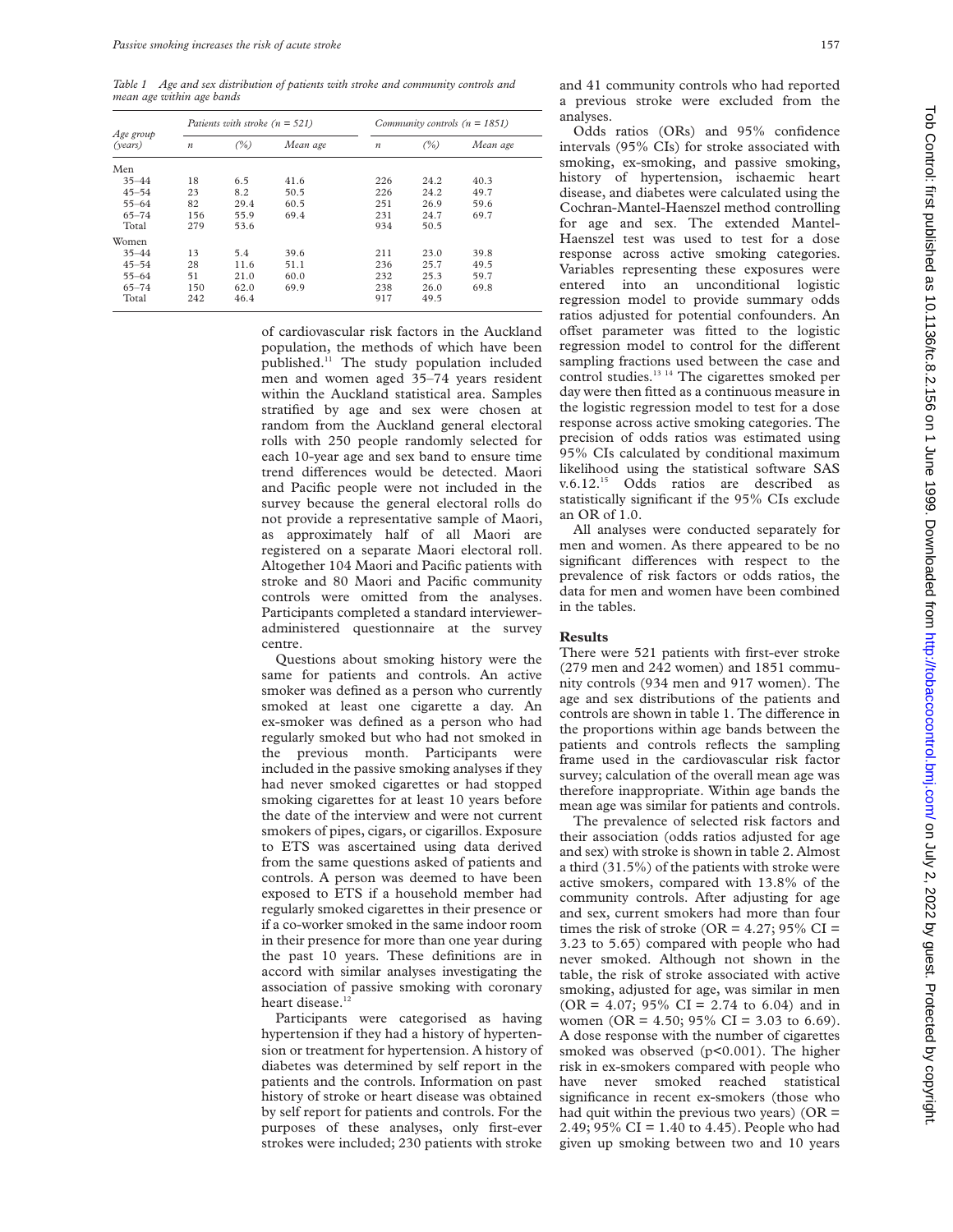previously also had an increased risk (OR = 1.48; 95% CI = 1.01 to 2.17) but among ex-smokers who had quit more than 10 years previously, no increased risk was observed.

*Table 2 Distribution of risk factors in patients with first-ever stroke and community controls and odds ratio associated with the risk of stroke*

|                              | Patients with stroke<br>$(n = 521)$ |      | Community controls<br>$(n = 1851)$ |      |        |               |
|------------------------------|-------------------------------------|------|------------------------------------|------|--------|---------------|
|                              | $\boldsymbol{n}$                    | (%)  | $\boldsymbol{n}$                   | (%)  | $OR^*$ | 95% CI        |
| Smoking status               |                                     |      |                                    |      |        |               |
| Never smoked                 | 162                                 | 31.1 | 901                                | 48.7 | 1.00   | Referent      |
| Active smokers               | 164                                 | 31.5 | 255                                | 13.8 | 4.27   | $3.23 - 5.65$ |
| ≥15 cigarettes/day           | 95                                  | 18.2 | 154                                | 8.3  | 4.65   | $3.32 - 6.53$ |
| 6-14 cigarettes/day          | 42                                  | 8.1  | 62                                 | 3.4  | 3.90   | $2.50 - 6.08$ |
| $\leq 5$ cigarettes/day      | 27                                  | 5.2  | 39                                 | 2.1  | 3.57   | $2.07 - 6.15$ |
| Never smoked                 | 162                                 | 31.1 | 901                                | 48.7 | 1.00   | Referent      |
| Ex-smokers                   | 174                                 | 33.4 | 671                                | 36.2 | 1.18   | $0.91 - 1.53$ |
| $<$ 2 years                  | 22                                  | 4.2  | 46                                 | 2.4  | 2.49   | $1.40 - 4.45$ |
| $2-10$ years                 | 49                                  | 9.4  | 190                                | 10.3 | 1.48   | $1.01 - 2.17$ |
| $>10$ years                  | 103                                 | 19.8 | 435                                | 23.5 | 0.97   | $0.72 - 1.32$ |
| Unknown years                | 5                                   | 1.0  | 1                                  | 0.1  | ND     | ND            |
| Passive smokers <sup>+</sup> | 265                                 | 50.9 | 1336                               | 72.2 | ND     | ND            |
| Not exposed                  | 110                                 | 21.1 | 660                                | 35.7 | 1.00   | Referent      |
| Exposed                      | 155                                 | 29.8 | 676                                | 36.5 | 1.74   | $1.31 - 2.32$ |
| Unknown exposure             | 16                                  | 3.0  | 23                                 | 1.2  | ND     | ND            |
| Hypertensive                 |                                     |      |                                    |      |        |               |
| No                           | 196                                 | 37.6 | 1241                               | 67.0 | 1.00   | Referent      |
| Yes                          | 325                                 | 62.4 | 610                                | 33.0 | 2.59   | $2.10 - 3.20$ |
| History of heart disease     |                                     |      |                                    |      |        |               |
| No                           | 429                                 | 82.3 | 1796                               | 97.0 | 1.00   | Referent      |
| Yes                          | 92                                  | 17.7 | 55                                 | 3.0  | 4.21   | $3.00 - 5.93$ |
| Diabetes                     |                                     |      |                                    |      |        |               |
| No                           | 445                                 | 85.4 | 1782                               | 96.3 | 1.00   | Referent      |
| Yes                          | 76                                  | 14.6 | 69                                 | 3.7  | 3.27   | $2.32 - 4.61$ |

\*Odds ratio adjusted for age and sex using the Cochran-Mantel-Haenszel method. †Includes ex-smokers who quit more than 10 years previously. 95% CI =  $95\%$  confidence intervals; ND = no data.

*Table 3 Risk of first-ever stroke associated with active smokers and ex-smokers, men and women aged 35–74 years*

|                          | Reference group 1: non-smokers (exposed and not exposed to ETS) |      |                                    |      |       |               |  |
|--------------------------|-----------------------------------------------------------------|------|------------------------------------|------|-------|---------------|--|
|                          | Patients with stroke (n<br>$= 521$                              |      | Community controls<br>$(n = 1851)$ |      |       |               |  |
| Smoking status           | $\boldsymbol{n}$                                                | (%)  | $\boldsymbol{n}$                   | (%)  | $OR*$ | 95% CI        |  |
| Never smoked             | 162                                                             | 31.1 | 901                                | 48.7 | 1.00  | Referent      |  |
| Active smokers           | 164                                                             | 31.5 | 255                                | 13.8 | 4.14  | $3.04 - 5.63$ |  |
| $\geq 15$ cigarettes/day | 95                                                              | 18.2 | 154                                | 8.3  | 4.59  | $3.17 - 6.63$ |  |
| $6-14$ cigarettes/day    | 42                                                              | 8.1  | 62                                 | 3.4  | 4.37  | $2.61 - 7.32$ |  |
| $\leq 5$ cigarettes/day  | 27                                                              | 5.2  | 39                                 | 2.1  | 2.56  | 1.35-4.88     |  |
| Ex-smokers               | 174                                                             | 33.4 | 671                                | 36.2 | 1.00  | $0.75 - 1.32$ |  |
| $<$ 2 years              | 22                                                              | 4.2  | 46                                 | 2.4  | 2.30  | 1.24-4.27     |  |
| $2-10$ years             | 49                                                              | 9.4  | 190                                | 10.3 | 1.23  | $0.80 - 1.88$ |  |
| $>10$ years              | 103                                                             | 19.8 | 435                                | 23.5 | 0.79  | $0.57 - 2.51$ |  |

\*Adjusted for age, sex, diabetes, hypertension, and history of heart disease in logistic regression analysis.

 $ETS =$  environmental tobacco smoke;  $OR =$  odds ratios;  $CI =$  confidence intervals.

*Table 4 Risk of first-ever stroke associated with active smoking, ex-smoking, and passive smoking, men and women aged 35–74 years*

|                              | Reference group 2: non-smokers (not exposed to ETS) |      |                                    |      |        |                |  |  |
|------------------------------|-----------------------------------------------------|------|------------------------------------|------|--------|----------------|--|--|
|                              | Patients with stroke<br>$(n = 521)$                 |      | Community controls<br>$(n = 1851)$ |      |        |                |  |  |
| Smoking status               | $\boldsymbol{n}$                                    | (%)  | $\boldsymbol{n}$                   | (%)  | $OR^*$ | 95% CI         |  |  |
| Passive smokers <sup>+</sup> |                                                     |      |                                    |      |        |                |  |  |
| Not exposed                  | 110                                                 | 21.1 | 660                                | 35.7 | 1.00   | Referent       |  |  |
| Exposed                      | 155                                                 | 29.8 | 676                                | 36.5 | 1.82   | $1.34 - 2.49$  |  |  |
| Active smokers               | 164                                                 | 31.5 | 255                                | 13.8 | 6.33   | $4.50 - 8.91$  |  |  |
| $\geq 15$ cigarettes/day     | 95                                                  | 18.2 | 154                                | 8.3  | 7.06   | $4.75 - 10.49$ |  |  |
| $6-14$ cigarettes/day        | 42                                                  | 8.1  | 62                                 | 3.4  | 6.63   | $3.89 - 11.30$ |  |  |
| $\leq 5$ cigarettes/day      | 27                                                  | 5.2  | 39                                 | 2.1  | 3.89   | $2.03 - 7.47$  |  |  |
| Ex-smokers                   | 71                                                  | 13.6 | 236                                | 12.7 | 2.21   | $1.50 - 3.27$  |  |  |
| $<$ 2 years                  | 22                                                  | 4.2  | 46                                 | 2.4  | 3.45   | $1.84 - 6.46$  |  |  |
| $2-10$ vears                 | 49                                                  | 9.4  | 190                                | 10.3 | 1.89   | $1.21 - 2.93$  |  |  |

\*Odds ratios adjusted for age, sex, diabetes, hypertension, and history of heart disease in logisitic regression analysis.  $\dagger$ Includes ex-smokers who had quit more than 10 years previously. ETS environmental tobacco smoke; CI = confidence intervals.

Information on exposure to ETS was available for 97.0% of patients with stroke and 98.8% of community controls. Exposure was associated with an increased risk in men (OR = 2.06; 95% CI =  $1.34$  to 3.17 ) and women  $(OR = 1.50; 95\% \text{ CI} = 1.01 \text{ to } 2.21).$  After adjustment for age and sex, exposure to ETS was associated with an overall increased risk of stroke (OR = 1.74; 95% CI = 1.31 to 2.32).

A statistically significant association with the risk of stroke was seen for hypertension ( $OR =$ 2.59; 95% CI = 2.10 to 3.20), history of heart disease (OR = 4.21; 95% CI = 3.00 to 5.93), and diabetes (OR =  $3.27$ ; 95% CI =  $2.32$  to 4.61) and the associations were significant in men and women.

When the above risk factors were entered into a multivariate model, the risk of stroke in active smokers compared with people who have never smoked remained statistically significant (OR =  $4.14$ ; 95% CI =  $3.04$  to 5.63) as shown in table 3. Although not shown in the table, the risk in men was over three and a half times greater ( $OR = 3.79$ ;  $95\%$  CI = 2.44 to 5.89) and in women was four and a half times greater (OR =  $4.48$ ; 95% CI =  $3.10$  to 7.55). A dose response was observed for the three different categories of active smokers, ranging from 2.56 ( $\leq$ 5 cigarettes/day) to 4.59  $(\geq 15$  cigarettes/day). The test for a dose response using logistic regression was significant (p<0.001). Recent ex-smokers (less than two years) had a significantly increased risk of stroke (OR = 2.30; 95% CI = 1.24 to 4.27). In comparison, there was no increased risk of stroke in people who had quit smoking more than two years ago.

Table 4 presents data on the effect of passive smoking on stroke and in addition, examines the extent to which the choice of a baseline reference group makes a difference to the overall outcome. When the reference group is restricted to include only those non-smokers who had not been exposed to ETS, the risk of stroke in active smokers is increased even further—to sixfold (OR =  $6.33$ ;  $95\%$  CI = 4.50 to 8.91) and twofold in ex-smokers  $(OR = 2.21; 95\% CI = 1.50 \text{ to } 3.27)$ . Again, a dose response with increasing numbers of cigarettes smoked was evident (p<0.001) and a higher risk of stroke was found in recent (less than two years) ex-smokers ( $OR = 3.45$ ; 95%  $CI = 1.84$  to 6.46). In comparison with the results found in table 3, an increased risk of stroke in smokers who had quit between two and 10 years previously reached statistical significance (OR = 1.89;  $95\%$  CI = 1.21 to 2.93).

Of particular interest, our results suggest that non-smokers who have been exposed to ETS have an increased risk of stroke of approximately  $82\%$  (OR = 1.82;  $95\%$  CI = 1.34 to 2.49). The risk is statistically significant in men (OR = 2.10;  $95\%$  CI = 1.33 to 3.32), and in women (OR =  $1.66$ ; 95% CI =  $1.07$  to 2.57). The estimate of the risks of passive smoking using the two different reference groups (as shown in tables 3 and 4) are also shown in the figure.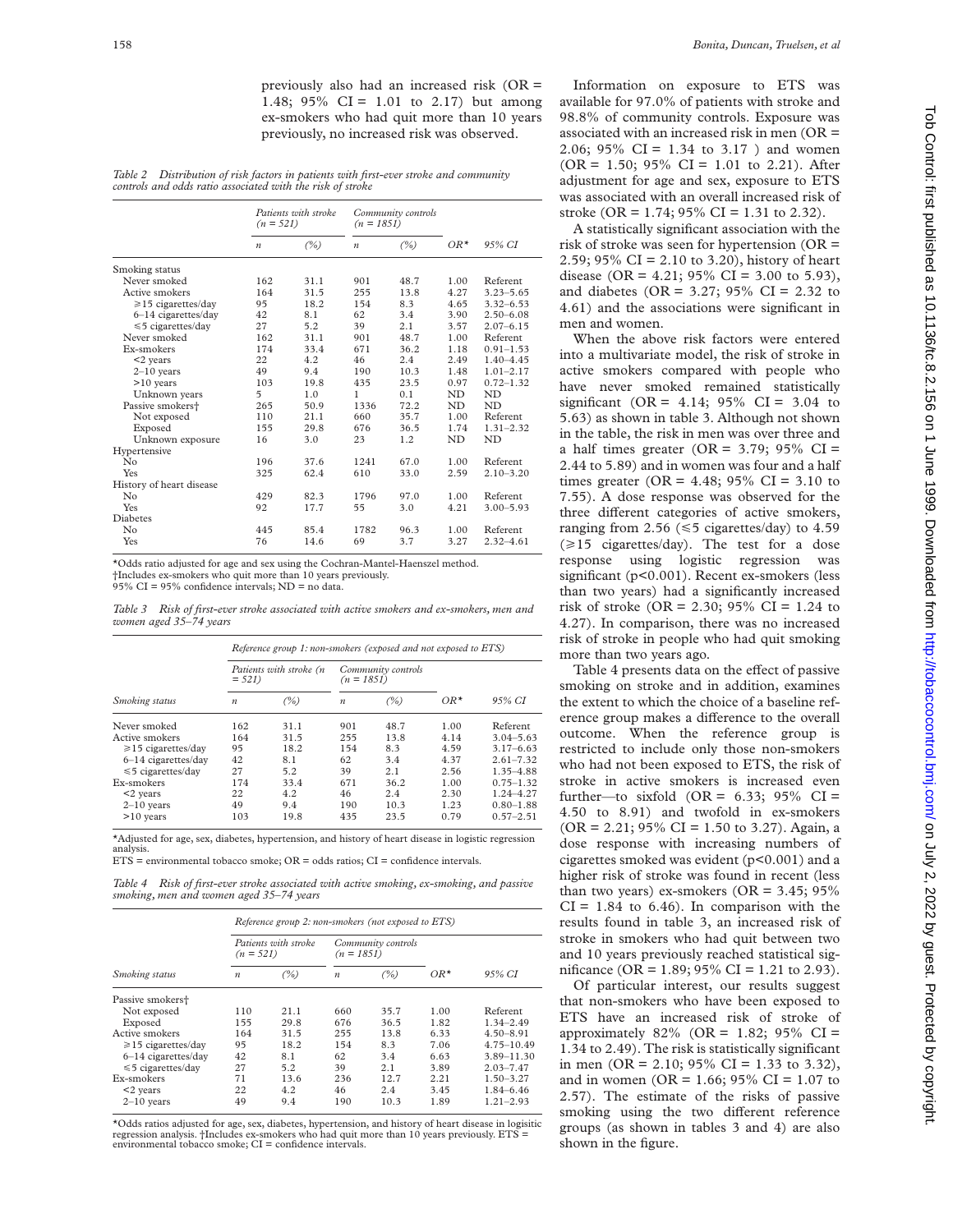

*A comparison of the association (odds ratio) between active smokers, ex-smokers, and passive smokers (PS) and the risk of stroke using two different references groups (group 1 = non-smokers exposed and not exposed to ETS; group 2 = non-smokers not exposed to ETS).*

### **Discussion**

This study contributes to the published work on the relation between smoking and stroke in three important ways. Firstly, it confirms a substantially increased risk of stroke in men and women who are active cigarette smokers.<sup>2 4 5 16 17</sup> Secondly, this study demonstrates that the estimated risk of stroke associated with active smoking is even higher when the non-smoking reference group excludes people exposed to ETS. These results suggest that published reports of the association of smoking with stroke using either non-smokers or never-smokers as the reference group without differentiating between those exposed and those not exposed to ETS, are likely to have underestimated the adverse effects of smoking. Thirdly, of particular significance, our results also suggest that passive smoking, known to be associated with an increased risk of heart disease, is also associated with subsequent stroke in men and women.

This is one of the few population-based case-control studies of the association of stroke with smoking status in which the controls are derived from the same population as the patients and with sufficient power to examine associations with precision. Studies based on hospital admissions cannot be regarded as optimum for the investigation of passive smoking and the risk of stroke. In most countries patients with stroke are often not admitted to hospital, either because they die before admission or because they are treated at home. Further, analyses based on deaths from stroke are not sufficient as passive smoking may be associated with either relatively mild or relatively severe strokes. The strength of this study is that all strokes, whether fatal or not, within the Auckland population have been identified. Patients were defined under strict criteria and there is good reason to believe that all patients were correctly identified through the multiple case finding procedures. Controls obtained from a large random sample of the same popu-

lation were interviewed by the same interviewers using the same questions.

Despite the efforts to make the two study groups as comparable as possible, there may have been bias in obtaining information about smoking habits; it is possible that individuals with stroke report smoking consumption differently from healthy individuals, and vice versa. The low proportion of smokers in the community controls reflects the low rates of smoking in adults (but not adolescents and children) in New Zealand. The two nurses who identified the patients with stroke also interviewed the community controls using identical questions asked in the same standard manner. The questions were embedded in a large number of other questions thus reducing the potential for information bias.

No attempt was made in the analyses to differentiate between exposure at home, at work, or elsewhere. Exposure at work has been found to confer a greater risk for coronary heart disease than exposure at home.18 19 Studies that report exposure only at home or at work could lead to an underestimation of the effect because of the different employment patterns of men and women. The lower association between passive smoking and the risk of stroke in women could be due to gender related differences in exposure—for example, at home and at work—or may be due to chance. Among those people exposed to ETS, more men (21.2%) stated that their exposure was 'moderate" to "heavy" compared with women  $(14.0 \%) (p = 0.016).$ 

The difficulty in ascertaining exposure to ETS may also explain the lack of precision of these estimates. $20$  The effect of this form of bias is to make the distinction between those exposed and those not exposed to ETS less clear; this bias would have the effect of reducing the strength of the associations demonstrated.

In this study we have not estimated the reliability of the classification of the subjects who reported themselves respectively exposed and not exposed to ETS. Other studies have found that the reliability of self-classification of exposure to ETS is moderate to very good. $21$  22 Uncertainties about the true classification of the subjects will decrease the precision of the data and reduce the estimated association provided the misclassification is non-differential.<sup>23</sup> We have no evidence that people with stroke would over-report their exposure to ETS, and publications suggest that, at the population level, the knowledge as to what causes stroke is sparse. Furthermore, few studies have addressed the issue of the association between passive smoking and stroke, so this is not generally known as a risk factor for stroke. In a study of the association between passive smoking and lung cancer, an association which is likely to be known to the general population, no differences between patients and controls were found with regard to questions on the perceived harmfulness of ETS.<sup>21</sup>

Another limitation is the inability to differentiate between subtypes of stroke. Among the patients,  $9.2\%$  (n = 48) had a sub-